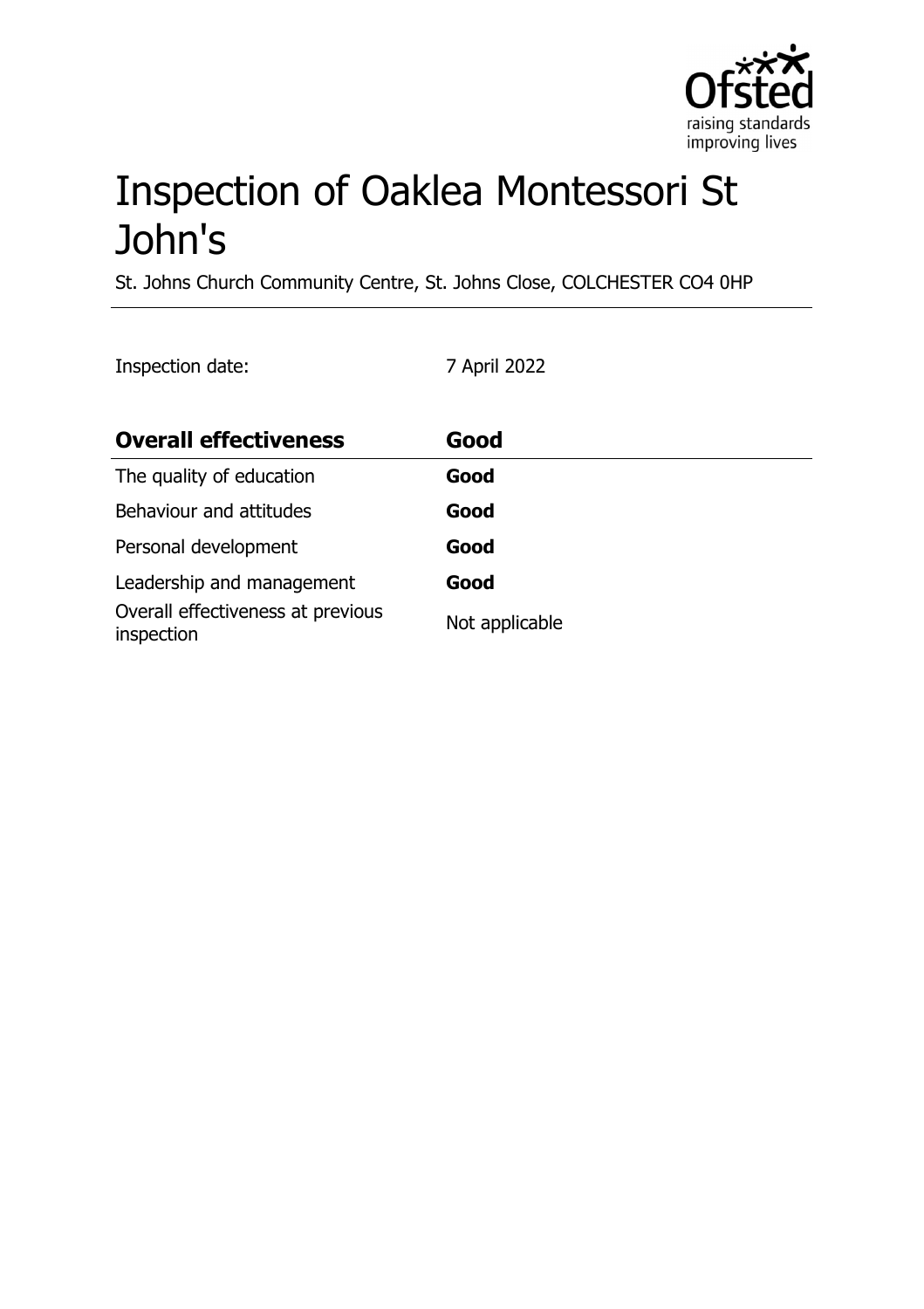

# **What is it like to attend this early years setting?**

#### **The provision is good**

Children part from their parents and carers with ease. They build secure bonds with the caring staff, who welcome them warmly with smiles and cuddles. This helps children to feel safe and secure and promotes their emotional well-being. Children take part in activities such as making play dough. They explore the changes that take place when they mix water with the flour, and play cooperatively. Children talk confidently to visitors about what they are making. They answer questions, sharing their thoughts and ideas.

Children respond positively to each other, encouraging their friends to join in their play. They walk along milk crates, and squeal with delight as they jump off them. Staff treat children with respect and praise them regularly for their efforts. This helps to build children's self-esteem.

Children behave well. Staff encourage them to use good manners by teaching them to say 'please' and 'thank you'. Children listen to staff and follow instructions well, for example when helping to tidy up and getting the table ready for snack time. They are gaining independence from a very young age. For example, children hang their coats and bags up when arriving and use a knife and fork when eating.

#### **What does the early years setting do well and what does it need to do better?**

- $\blacksquare$  The manager leads the nursery with a strong sense of direction and dedication. She is passionate about providing the highest quality care and learning for the children, continually improving the provision. The manager values the staff as the most important asset of the nursery.
- Staff have high expectations for all children. The special educational needs coordinator works closely with other staff to ensure they provide an inclusive provision for children with special educational needs and/or disabilities.
- $\blacksquare$  Children develop good hygiene skills. They know that they must wash their hands before eating. Staff support children to make healthy choices. At snack time, they are encouraged to try a variety of fruits. Children pour their own drinks and tidy their plates and cups away when they have finished.
- $\blacksquare$  Staff promote children's language and communication skills well. Children use words such as 'yucky' and 'gloopy' to describe what their play dough feels like. They participate in singing and story time routines, joining in with the 'goodbye' song at home time.
- $\blacksquare$  Staff work effectively to support children who speak English as an additional language. Children show increasing confidence as they say some single words and begin to form simple sentences in English. Staff provide children with opportunities to share aspects of their different traditions and cultural practices from home.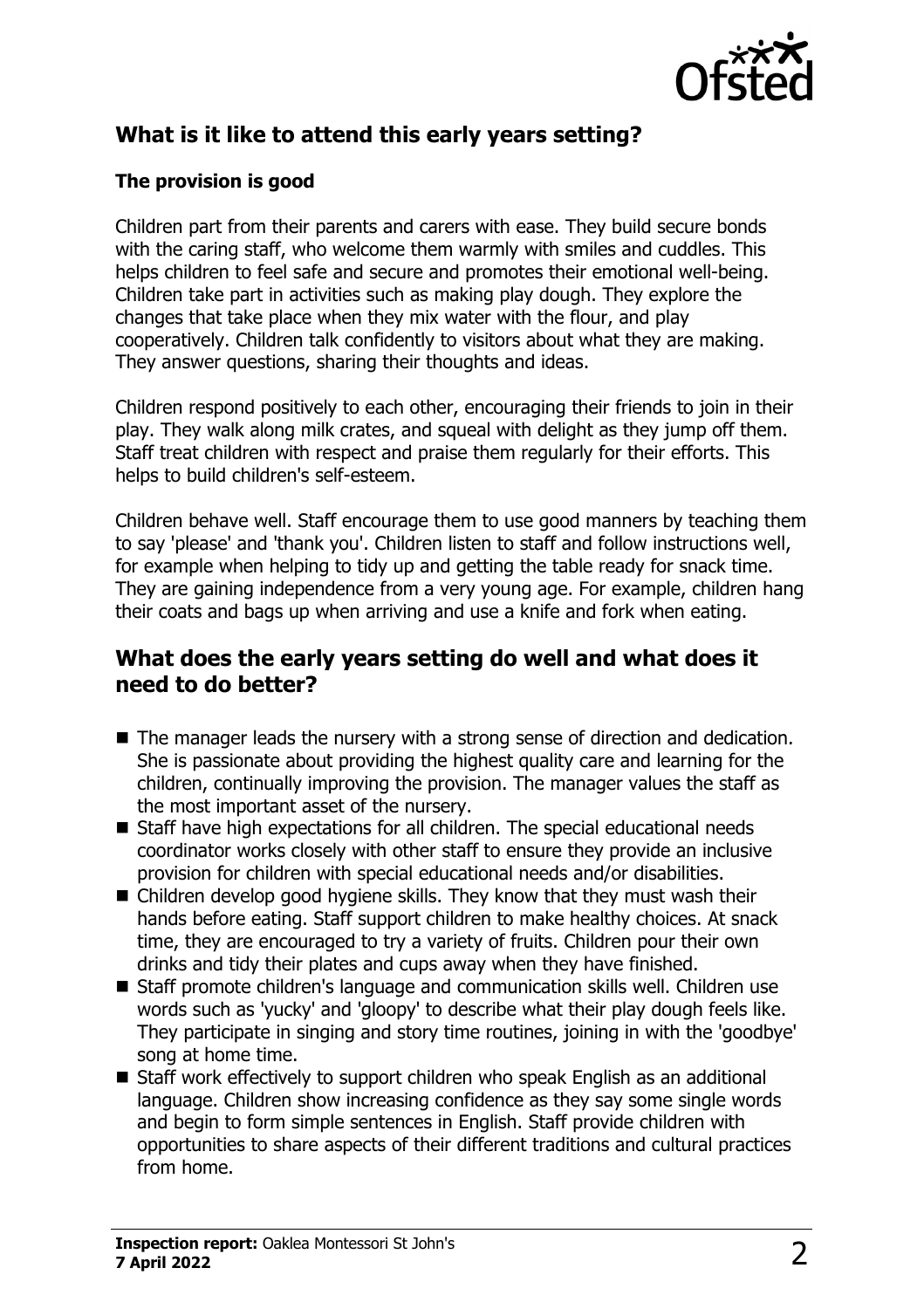

- $\blacksquare$  Children have access to a wide range of resources, which they use to enhance their play. They demonstrate positive attitudes towards learning and show high levels of curiosity and concentration. For example, children are keen to use binoculars to look for different birds in the sky.
- $\blacksquare$  The curriculum for mathematics is woven throughout all areas of learning. Children gain a good understanding of mathematics and recognition of numerals and counting, such as 'more than' or 'less than'.
- The staff's intent for the curriculum is clear for all children. Overall, staff design a broad curriculum that builds on what children already know. They use children's interests when planning their next steps. However, there are times when staff are not consistent in challenging children to fully extend their learning.
- Staff provide good opportunities to develop children's literacy skills. Children have access to a wide range of books and staff encourage them to select books independently. Children enjoy listening to familiar stories, which staff read with animation and enthusiasm.
- $\blacksquare$  Parents speak highly about the nursery, commenting, 'It is amazing and the children love coming'. They also praise the dedicated manager and staff. Parents of older children feel that their children are well prepared for school through their attendance at the nursery.
- $\blacksquare$  Children develop good physical skills in the well-resourced outdoor area. They practise balancing, jumping and climbing using different equipment. Staff engage children in ball games, throwing and catching to help develop their hand-to-eye coordination.

# **Safeguarding**

The arrangements for safeguarding are effective.

Managers and staff have a good understanding of all areas of safeguarding, including current legislation and guidance, such as the 'Prevent' duty. Staff confidently describe the signs and symptoms that may indicate possible abuse. They know who to contact and where to obtain further advice to act upon any concerns they may have. The management team uses robust vetting and recruitment systems to help ensure staff are suitable for their roles and responsibilities.

## **What does the setting need to do to improve?**

#### **To further improve the quality of the early years provision, the provider should:**

 $\blacksquare$  support staff to consistently challenge and extend children's learning, to help them to achieve as much as they can.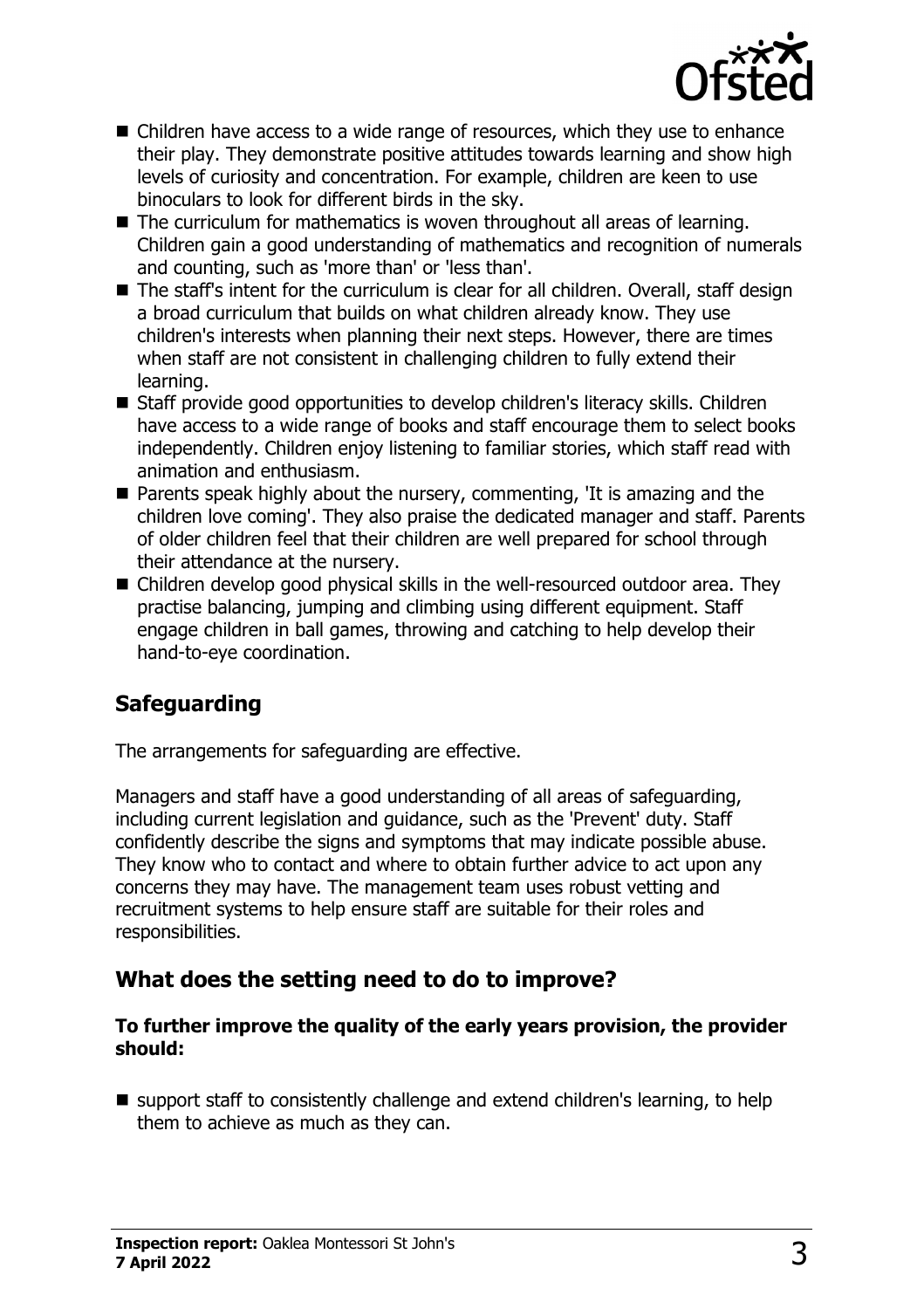

| <b>Setting details</b>                              |                                                        |
|-----------------------------------------------------|--------------------------------------------------------|
| Unique reference number                             | EY550414                                               |
| <b>Local authority</b>                              | <b>Essex</b>                                           |
| <b>Inspection number</b>                            | 10143476                                               |
| <b>Type of provision</b>                            | Childcare on non-domestic premises                     |
| <b>Registers</b>                                    | Early Years Register, Compulsory Childcare<br>Register |
| Day care type                                       | Full day care                                          |
| Age range of children at time of<br>inspection      | 2 to $4$                                               |
| <b>Total number of places</b>                       | 24                                                     |
| Number of children on roll                          | 44                                                     |
| Name of registered person                           | Oaklea Montessori Community Interest<br>Company        |
| <b>Registered person unique</b><br>reference number | RP528964                                               |
| <b>Telephone number</b>                             | 01255 880135                                           |
| Date of previous inspection                         | Not applicable                                         |

## **Information about this early years setting**

Oaklea Montessori St John's registered in 2017 and is situated in Colchester. The nursery employs 13 members of childcare staff. Of these, 12 hold appropriate early years qualifications at level 2 and above, including two with early years professional status. The nursery opens from Monday to Friday for 50 weeks of the year. Sessions are from 8am until 5.30pm. The nursery provides funded early education for two-, three- and four-year-old children. It follows the Montessori approach to education.

## **Information about this inspection**

**Inspector** Diane Middleton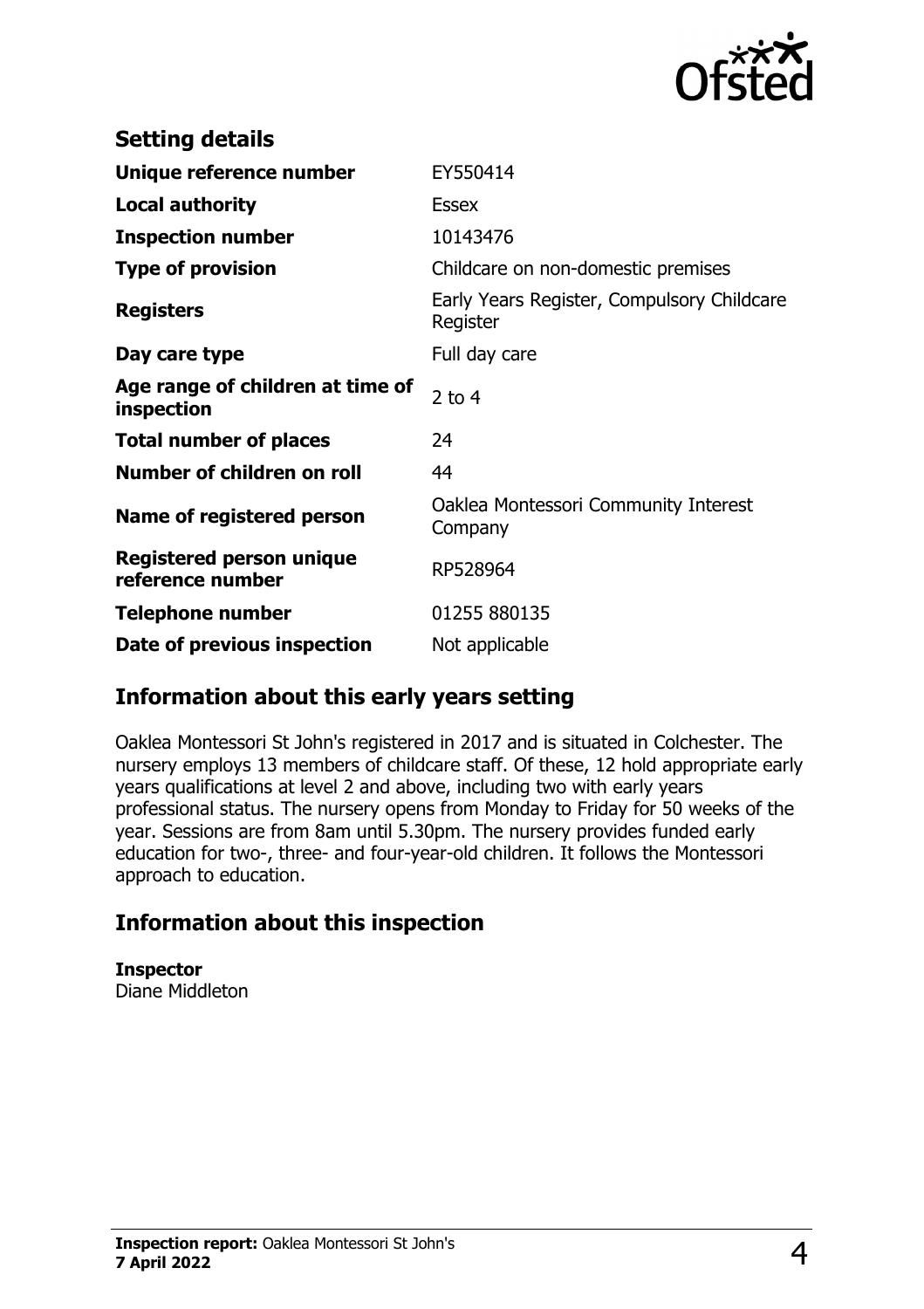

#### **Inspection activities**

- $\blacksquare$  This was the first routine inspection the provider received since the COVID-19 pandemic began. The inspector discussed the impact of the pandemic with the provider and has taken that into account in their evaluation of the provider.
- $\blacksquare$  The manager showed the inspector around the nursery premises. She explained how they organise the environment and learning programmes for children.
- The inspector observed a range of activities and interactions between children and staff to evaluate the quality of the education. This included a joint observation with the manager.
- $\blacksquare$  Parents shared their views of the nursery during discussions with the inspector and provided written feedback. Staff and children also shared their views and experiences at appropriate times during the inspection.
- $\blacksquare$  The inspector met with the manager to discuss leadership issues, such as selfevaluation and the recruitment of staff.
- $\blacksquare$  The inspector looked at some of the nursery's documents, including safeguarding policies, staff suitability checks and paediatric first-aid certificates.

We carried out this inspection under sections 49 and 50 of the Childcare Act 2006 on the quality and standards of provision that is registered on the Early Years Register. The registered person must ensure that this provision complies with the statutory framework for children's learning, development and care, known as the early years foundation stage.

If you are not happy with the inspection or the report, you can [complain to Ofsted](http://www.gov.uk/complain-ofsted-report).